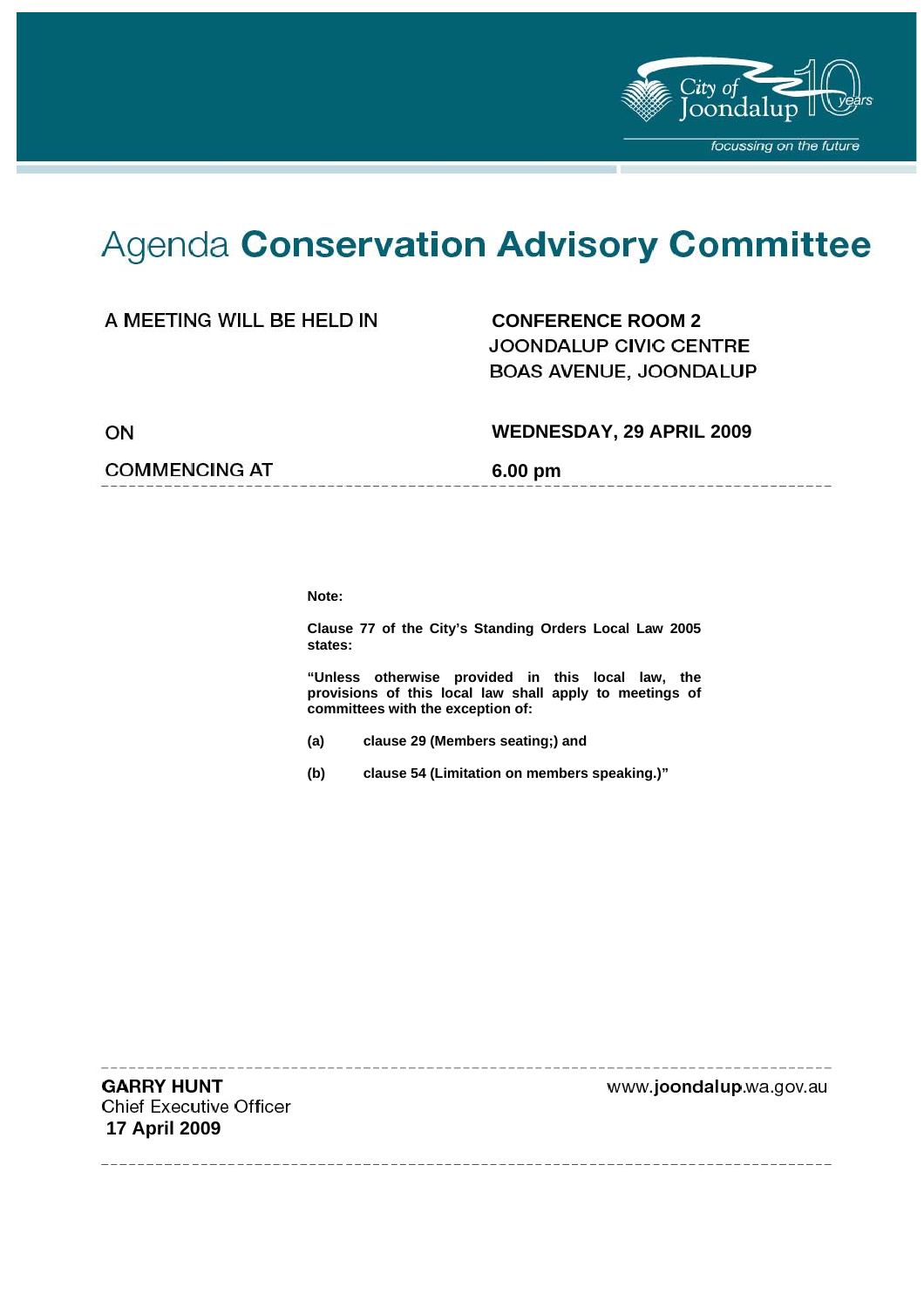## **CITY OF JOONDALUP**

Notice is hereby given that a meeting of the **CONSERVATION ADVISORY COMMITTEE** will be held in Conference Room 2, Joondalup Civic Centre, Boas Avenue, Joondalup on **WEDNESDAY, 29 APRIL 2009** commencing at **6.00 pm.** 

GARRY HUNT Chief Executive Officer  $\Box$  Joondalup 17 April 2009 Western Australia

### **AGENDA**

#### **Committee Members (14)**

Cr Mike Norman **Presiding Person** Cr Fiona Diaz Cr Marie Macdonald

Cr Sue Hart **Deputy Presiding Person** 

Mr John Chester **Community Representative** Mrs Marilyn Zakrevsky Community Representative Ms Suzi Greenway **Community Representative** Mr Barry Fitzsimmons **Community Representative** Ms Phyllis Robertson **Community Representative** Dr Marjorie Apthorpe **Community Representative** Mr Tim Argus **Community Representative** Mr Steve Magyar **Community Representative** Mr Gary Tate **Community Representative** Ms Dorothy Lullfitz **Community Representative** 

#### **Quorum for meetings (7)**

The quorum for a meeting is to be at least 50% of the number of offices (whether vacant or not) of members of the committee.

#### **Simple majority:**

A simple majority is to be more than 50% of those members present at the meeting.

#### **Absolute majority: (8)**

An absolute majority is to be more than 50% of the number of offices (whether vacant or not) of the committee.

#### **Casting vote:**

In the event that the vote on a motion is tied, the presiding person must cast a second vote.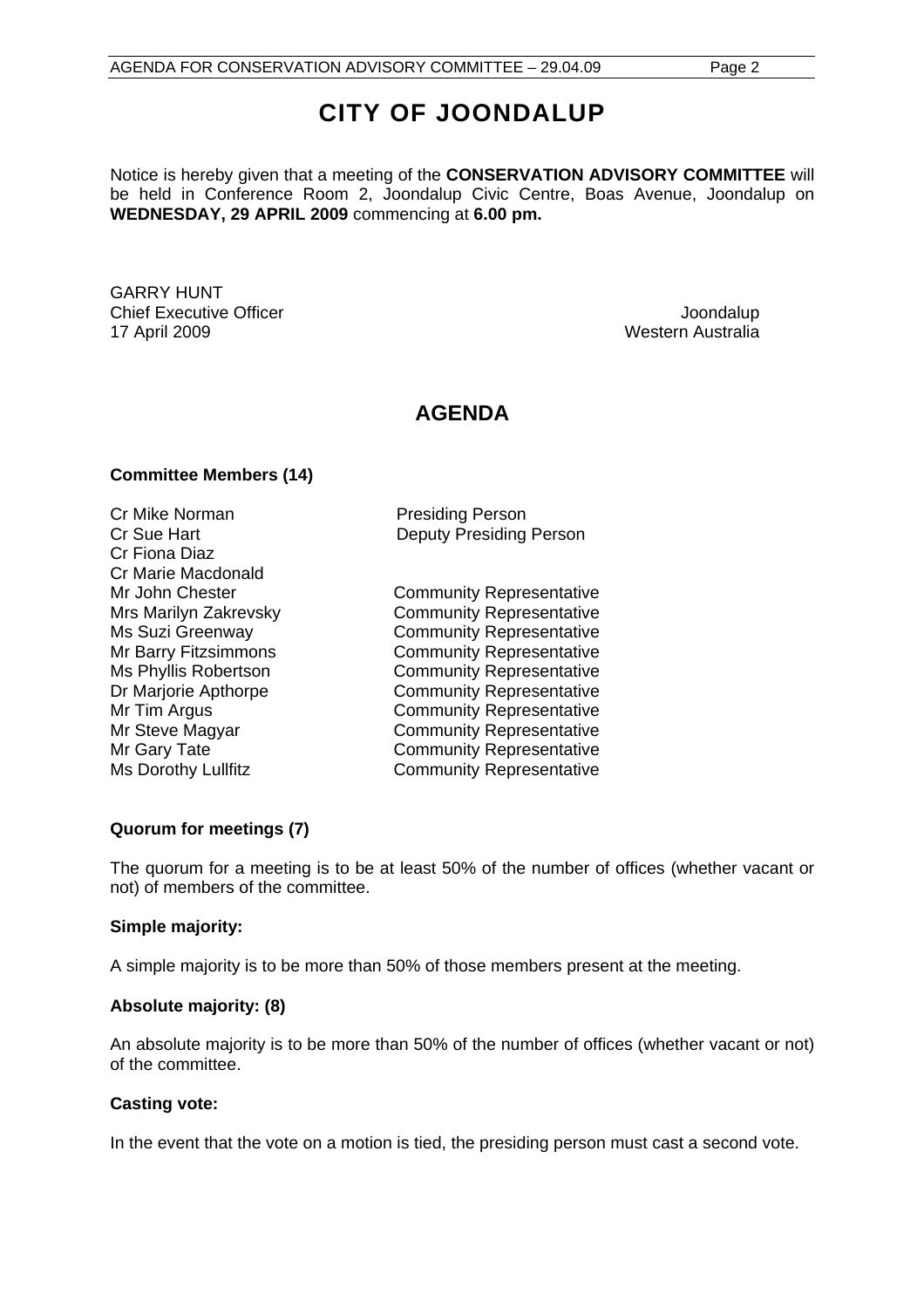#### **Terms of Reference**

- ¾ To make recommendations to Council for the conservation of the City of Joondalup's natural biodiversity.
- $\geq$  To provide strategic input and when requested advice on issues relating to the conservation and management of the City's natural biodiversity.
- $\triangleright$  To promote partnerships between Council and the community to protect the City of Joondalup's natural biodiversity as contained within its various natural areas (bushland, wetlands and coastal environment).

#### **DECLARATION OF OPENING**

#### **APOLOGIES/LEAVE OF ABSENCE**

#### **CONFIRMATION OF MINUTES**

#### MINUTES OF THE CONSERVATION ADVISORY COMMITTEE HELD 25 FEBRUARY 2009

#### **RECOMMENDATION**

**That the minutes of the meeting of the Conservation Advisory Committee held on 25 February 2009 be confirmed as a true and correct record.** 

#### **ANNOUNCEMENTS BY THE PRESIDING PERSON WITHOUT DISCUSSION**

#### **DECLARATIONS OF INTEREST**

#### **IDENTIFICATION OF MATTERS FOR WHICH THE MEETING MAY SIT BEHIND CLOSED DOORS**

**PETITIONS AND DEPUTATIONS** 

#### **REPORTS**

| Item 1 | <b>BUSHLAND VOLUNTEERS</b> | Paqe 4 |
|--------|----------------------------|--------|
|        |                            |        |

#### **MOTIONS OF WHICH PREVIOUS NOTICE HAS BEEN GIVEN**

#### **REQUESTS FOR REPORTS FOR FUTURE CONSIDERATION**

**CLOSURE**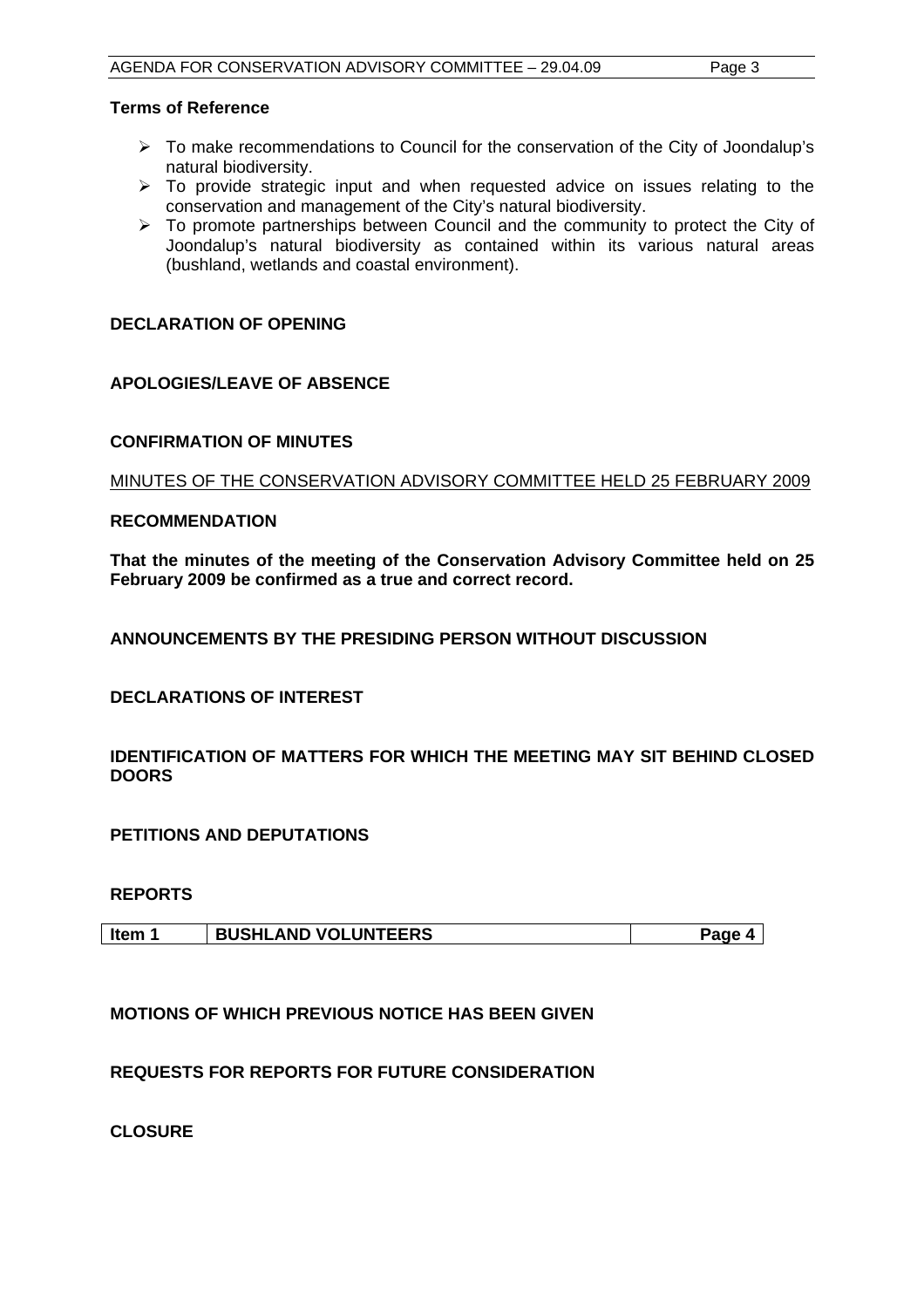### **ITEM 1 BUSHLAND VOLUNTEERS**

**WARD:** All

**RESPONSIBLE** Mr Martyn Glover **DIRECTOR:** Infrastructure Services

#### **PURPOSE**

To present the Council Report entitled CJ059-03/09 Bushland Volunteers to the Conservation Advisory Committee for comment.

#### **EXECUTIVE SUMMARY**

Report CJ059-03/09 was presented to the Ordinary Council Meeting of 17 March 2009. It was resolved that Council:

- *1 NOTES the Report titled Bushland Volunteers;*
- *2 REFERS the Report titled Bushland Volunteers to the Conservation Advisory for its consideration.*

*It is recommended that the Conservation Advisory Committee CONSIDERS the content of Report* CJ059-03/09 Bushland Volunteers.

#### **BACKGROUND**

The Report CJ059-03/09 was written following a request from Council at its 30 September 2008 meeting.

#### **DETAILS**

In line with Council's decision of 30 September 2008 Report CJ059-03/09 is submitted for noting by the Conservation Advisory Committee. Attachment 1 refers.

#### **Legislation – Statutory Provisions:**

Refer to Report CJ059-03/09

#### **Policy implications:**

Not Applicable.

#### **Regional Significance:**

Not Applicable.

#### **Sustainability implications:**

Not Applicable.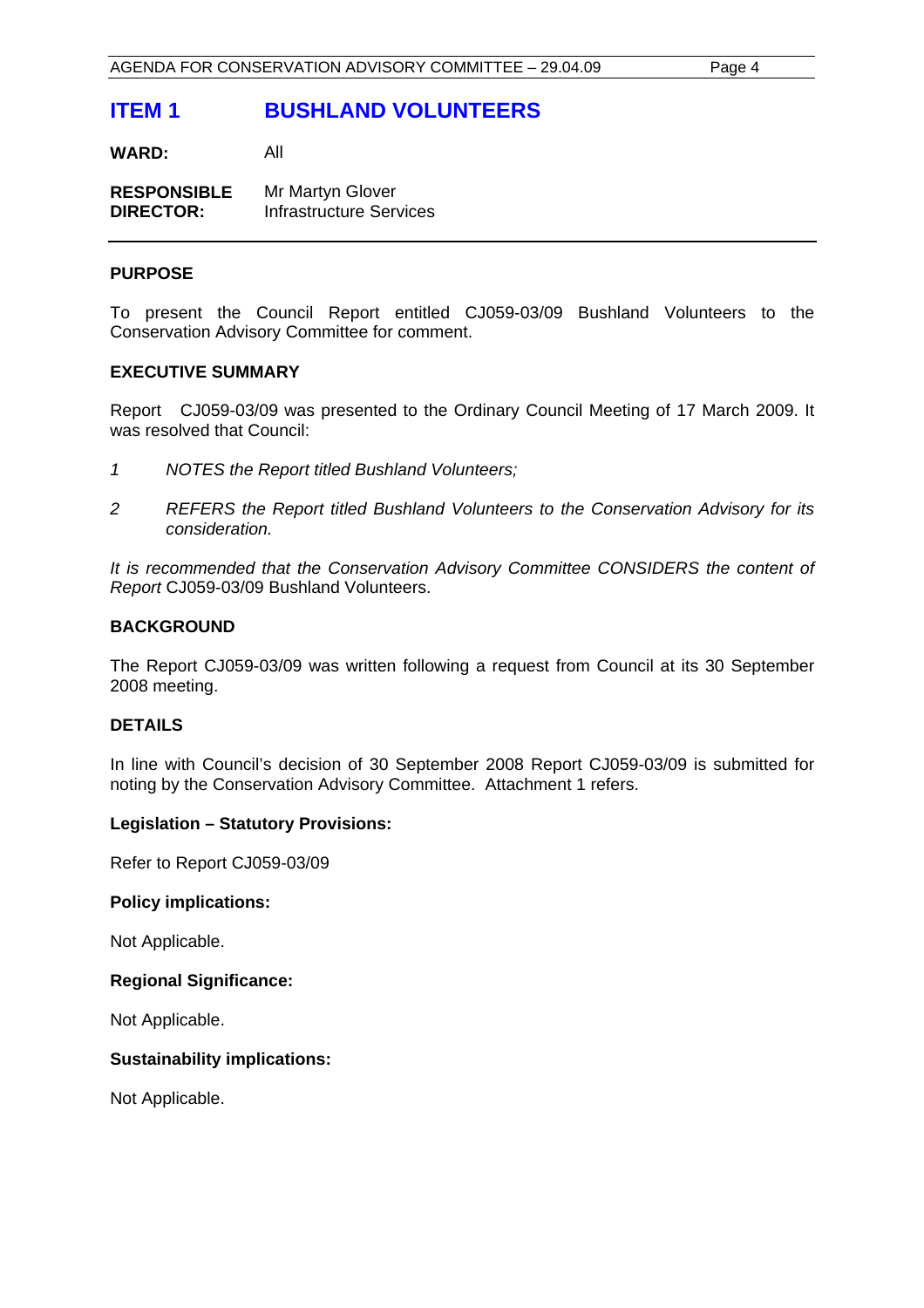#### **Consultation:**

Not Applicable.

#### **COMMENT**

Not Applicable.

#### **ATTACHMENTS**

Attachment 1 Report CJ059 – 03/09 Bushland Volunteers

#### **VOTING REQUIREMENTS**

Simple majority.

#### **RECOMMENDATION**

**That the Conservation Advisory Committee CONSIDERS the content of Report CJ059-03/09 Bushland Volunteers.** 

*Appendix 1 refers*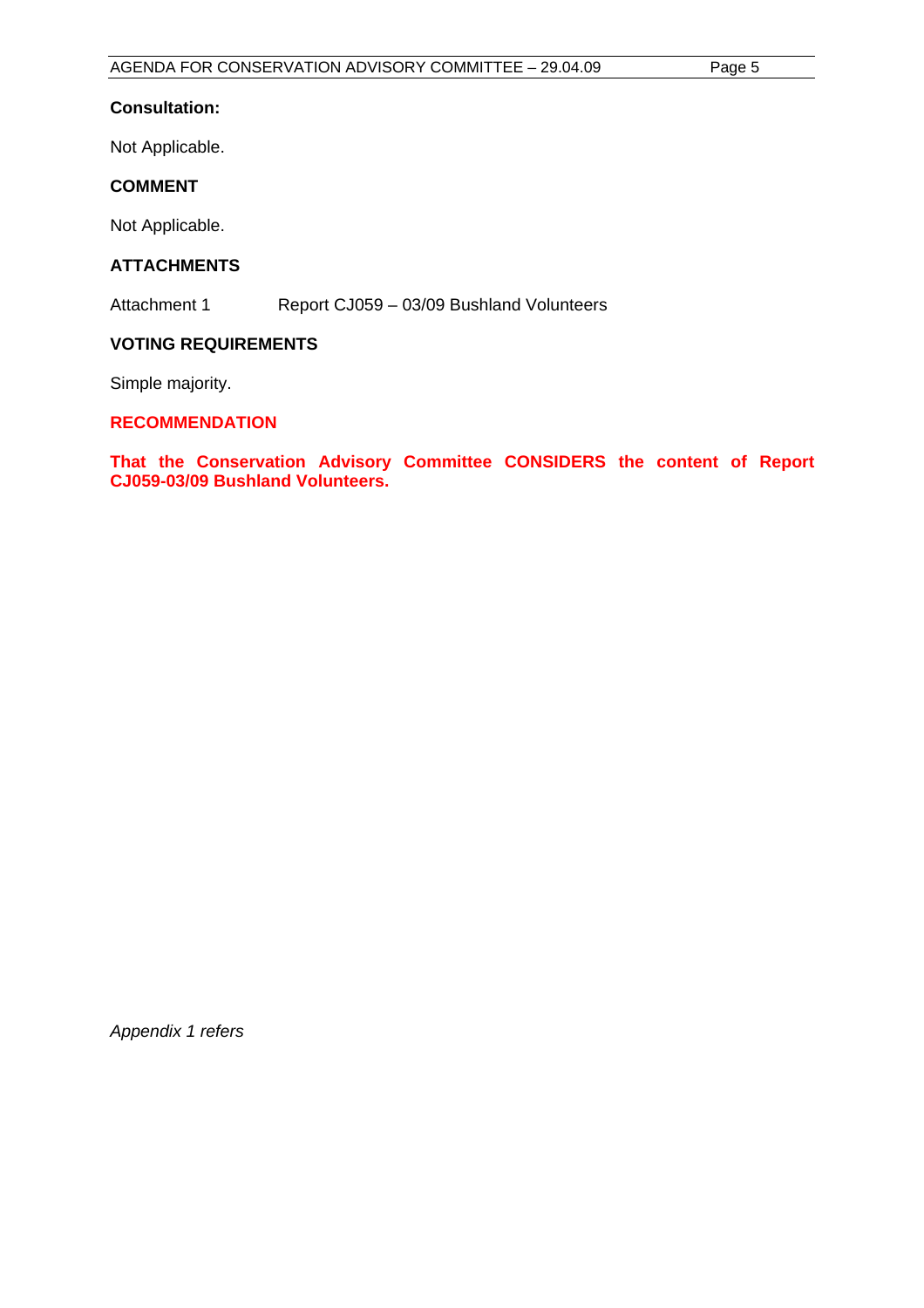

### **APPENDICES FOR AGENDA OF CONSERVATION ADVISORY COMMITTEE**

| <b>ITEM</b> | TITLE                                                                                                 | <b>APPENDIX</b> | <b>PAGE</b> |
|-------------|-------------------------------------------------------------------------------------------------------|-----------------|-------------|
| ltem 1      | <b>Bushland Volunteers</b><br>Attachment 1 - Council Report CJ059-03/09<br><b>Bushland Volunteers</b> |                 |             |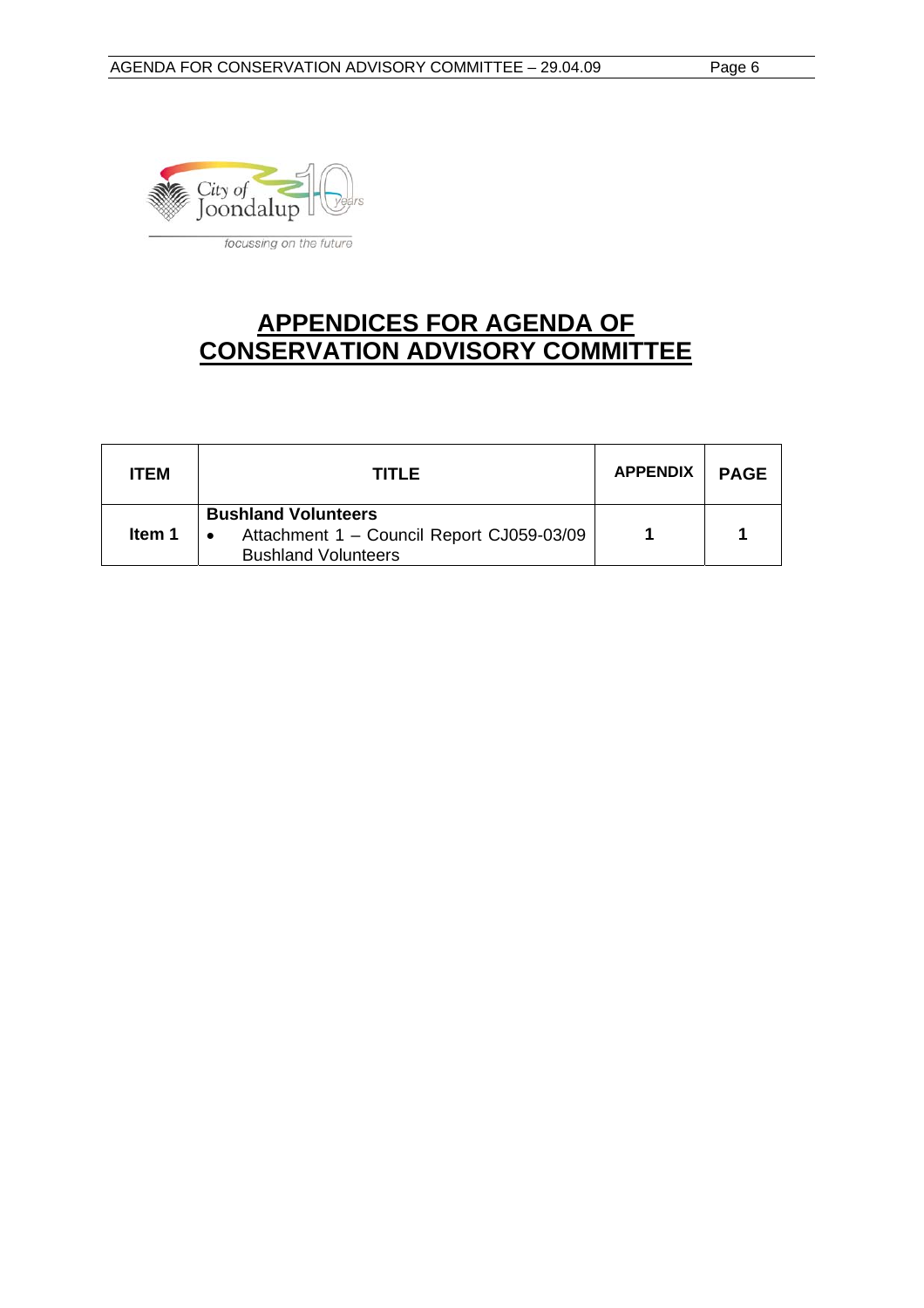### **CJ059-03/09 BUSHLAND VOLUNTEERS – [06812]**

**WARD:** All

**RESPONSIBLE** Mr Martyn Glover **DIRECTOR:** Infrastructure Services

#### **PURPOSE**

To inform Council on matters relating to bushland volunteers working in City Reserves.

#### **EXECUTIVE SUMMARY**

This report considers two matters relating to volunteers working in natural area reserves managed by the City of Joondalup, as follows:

- 1. The City's insurance cover offered to volunteers working in natural area reserves.
- 2. A proposal by the Conservation Advisory Committee (CAC) for Bushland Friends Groups to become involved in local schools' community service programs.

*It is recommended that Council:* 

- *1 NOTES the report titled Bushland Volunteers;*
- *2 REFERS the report titled Bushland Volunteers to the Conservation Advisory Committee for its consideration.*

#### **BACKGROUND**

Minutes of the Conservation Advisory Committee held on 27 August 2008 were presented to the Council Meeting on 30 September 2008, whereby the following decisions were made:

*"That Council:* 

- *3 ENDORSES the Conservation Advisory Committees request for a report on insurance arrangements for volunteers working under Friends Group supervision at Friends Group events within the City of Joondalup;*
- *4 ENDORSES the Conservation Advisory Committee request for a report that provides information on the process by which Friends Groups can engage school students under the community service program or any aged group students working in bushland."*

As both topics are closely linked, they are being considered in the one report.

#### **DETAILS**

The City currently has management responsibility for over 500 hectares of natural areas (this is land containing bushland). The term also encompasses coastal heath, wetlands and coastal dune systems. These natural areas are contained within 108 separate reserves.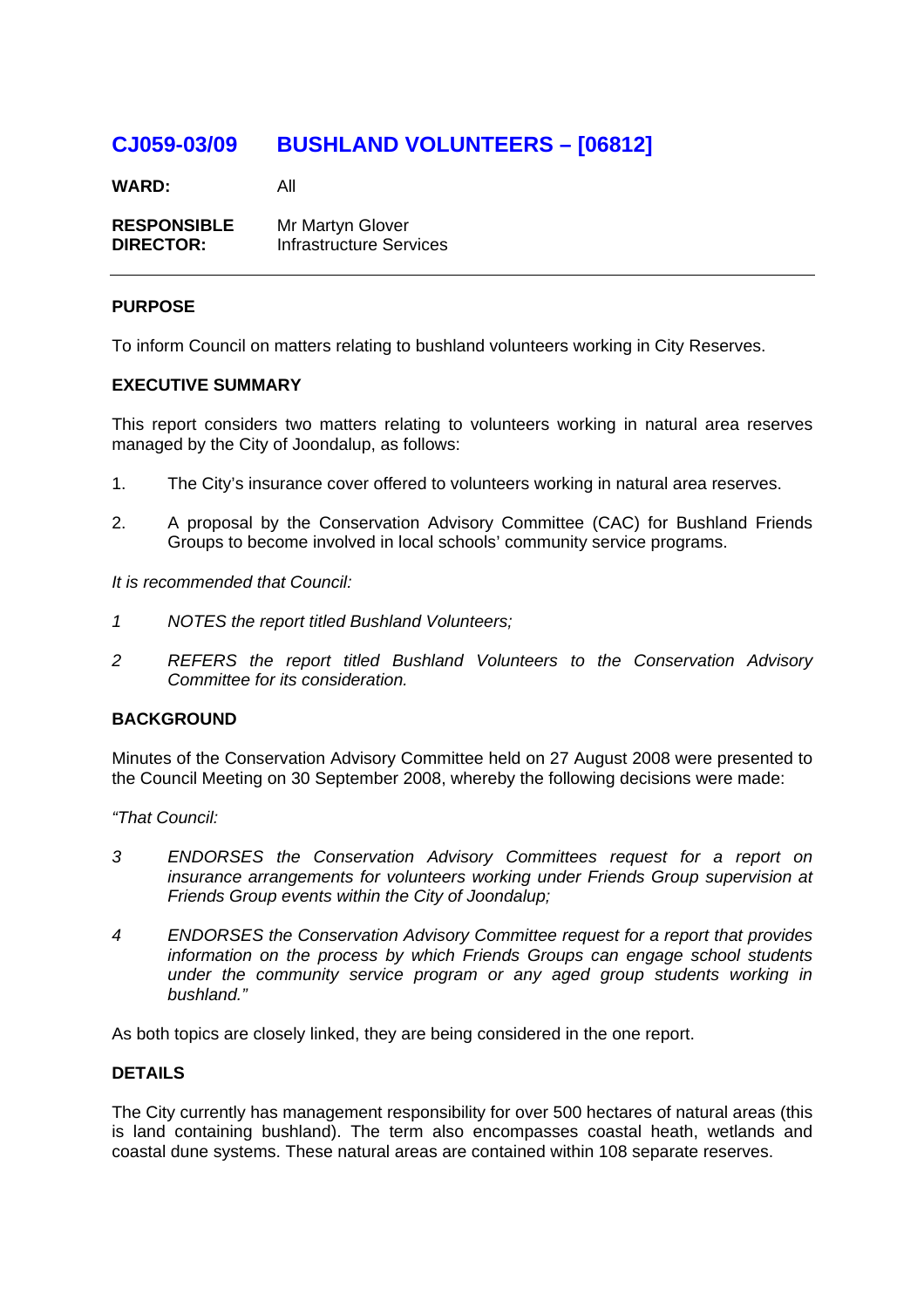There are volunteers from twelve bush care groups that assist the City with management activities within these reserves. The friends groups hold a number of planting and weed removal days per year and the community are invited to participate in such events. All of the participants over the age of sixteen are covered by the City's Insurance Policy. The City of Joondalup currently maintains a number of insurance policies for volunteers, as follows:

- The City's Public Liability Insurance covers volunteers for damage they may cause to third parties.
- Personal Accident Insurance covers volunteers if they injure themselves.
- Copies of a certificate of currency for Public Liability (upper limit \$100,000), and Personal Accident Liability (upper limit \$500,000), have been forwarded to Friends group representatives, upon request.

Discussions were held at the August 2008 CAC meeting on the topic of volunteers' insurance cover, which revealed concerns that children working as volunteers on bushland projects may not have insurance cover. The current status regarding volunteer insurance cover is that children over sixteen are covered by the City's policy, while working in City reserves. The City has commenced discussions with its insurance brokers to consider the extension of this cover to younger children.

#### **School Pupil Bushland Volunteers**

At the CAC meeting held in August 2008, Committee members discussed the possibility of engaging high school children to work as volunteers on bushland rehabilitation projects. Currently, all year ten, eleven and twelve pupils are required to commit to twenty hours of community service prior to their graduation The CAC felt this was a potential resource for bushland projects.

The City has run an environmental program with local schools for nearly ten years. The Adopt a Coastline Program has proven to be very popular and has always been oversubscribed. The program consists of pupils learning about coastal processes and ecology in the formal setting of the classroom. This is followed by working with their teachers and City staff on coastal bushland rehabilitation projects in Joondalup's coastal reserves. An information sheet on the "Adopt a Coastline" program is included as Attachment 1.

In these instances the school students are insured by the Department of Education and Training, and the projects are sanctioned by the School and the City.

School children have also been involved in assisting Friends volunteers in bushland reserves on a more informal basis. The removal of weeds in Porteous Park, Sorrento, in conjunction with a local friends group, is an example of this cooperation.

The Department of Education and Training has recently introduced the Give 20 Community Service Program. Through this program, students must complete a minimum of 20 hours service between years 10 and 12 of secondary school. From 2009, students will need to have completed 20 hours of community service to gain the WA Certificate of Education.

A wide range of activities can be undertaken for community service. These activities can be:

- School or community oriented
- Done in school or out of school
- Linked to one or more learning area programs
- One off or long-term
- Direct, eg visiting the elderly, coaching, supporting refugees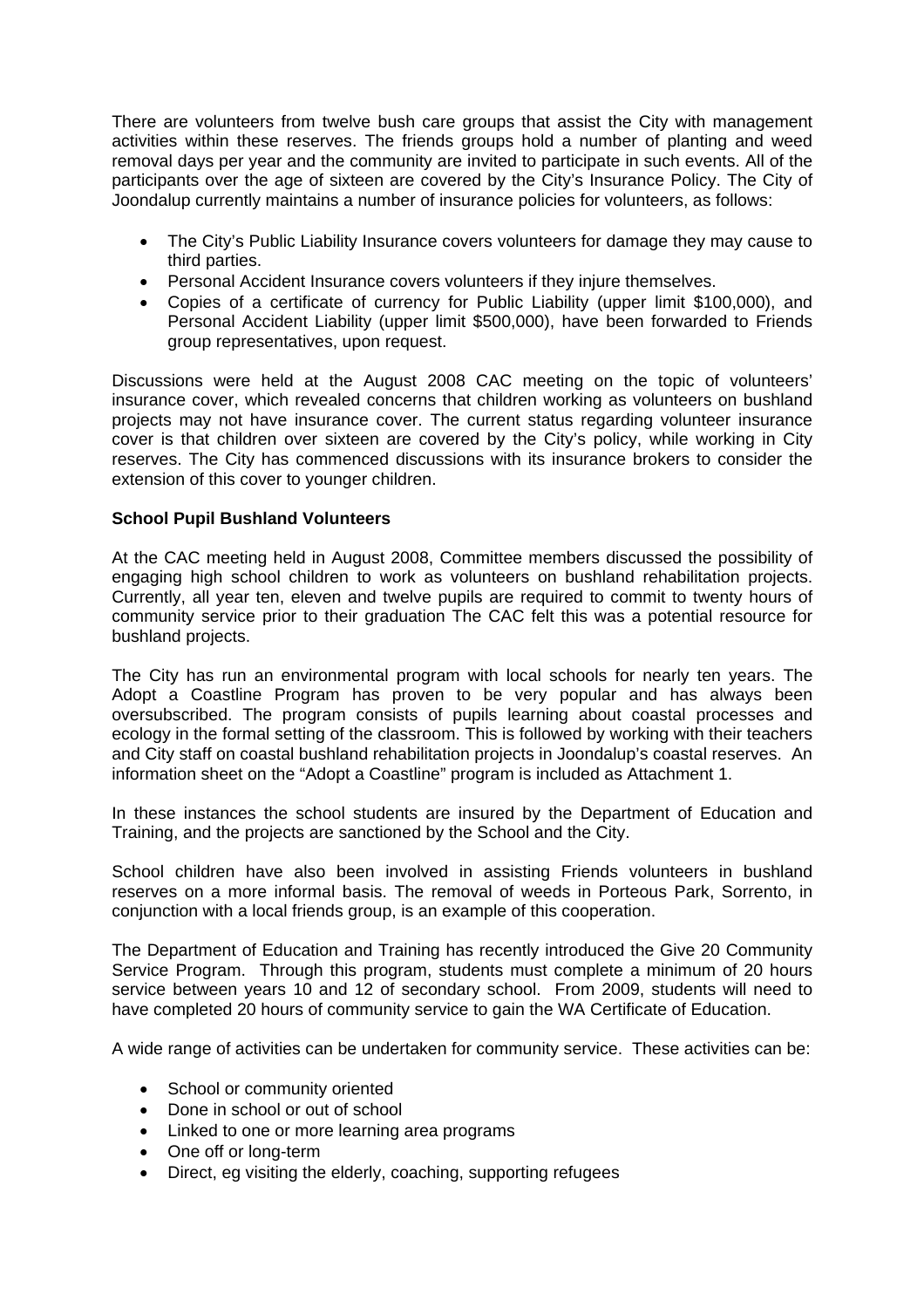• Indirect, eg food drives, fundraising activities

This program will give bushland friends groups an opportunity to be assisted by students undertaking the Give 20 community service program.

Bushland friends groups or any community group wishing to participate will need to contact the Community Service Program Coordinator at any secondary school.

This type of arrangement with schools completing their community service obligations could be a 'win-win' situation for the City, schools and the community. However, any such project would require approval and monitoring by City personnel to ensure potential safety issues are effectively managed. This process, in cooperation with the school's staff, takes into account any working with children certification requirements.

#### **Link to Strategic Plan:**

- 1.2 OBJECTIVE: To engage proactively with the Community and other relevant organisations in the preservation of the City's natural environmental assets.
- 5.2 OBJECTIVE: To facilitate healthy lifestyles within the community.
- 5.2.1 The City provides high quality recreation facilities and programs.

#### **Legislation – Statutory Provisions:**

Not Applicable.

#### **Risk Management considerations:**

Not Applicable.

#### **Financial/Budget Implications:**

Not Applicable.

#### **Policy Implications:**

Not Applicable.

#### **Regional Significance:**

Not Applicable.

#### **Sustainability Implications:**

Not Applicable.

#### **Consultation:**

The Conservation Advisory Committee consists of representatives of most Friends' Groups operating in the City. A range of topics relating to the management of Joondalup's natural areas are discussed at this forum. The Conservation Advisory Committee also acts as an efficient mechanism for the City to consult with the community on environmental and biodiversity issues.